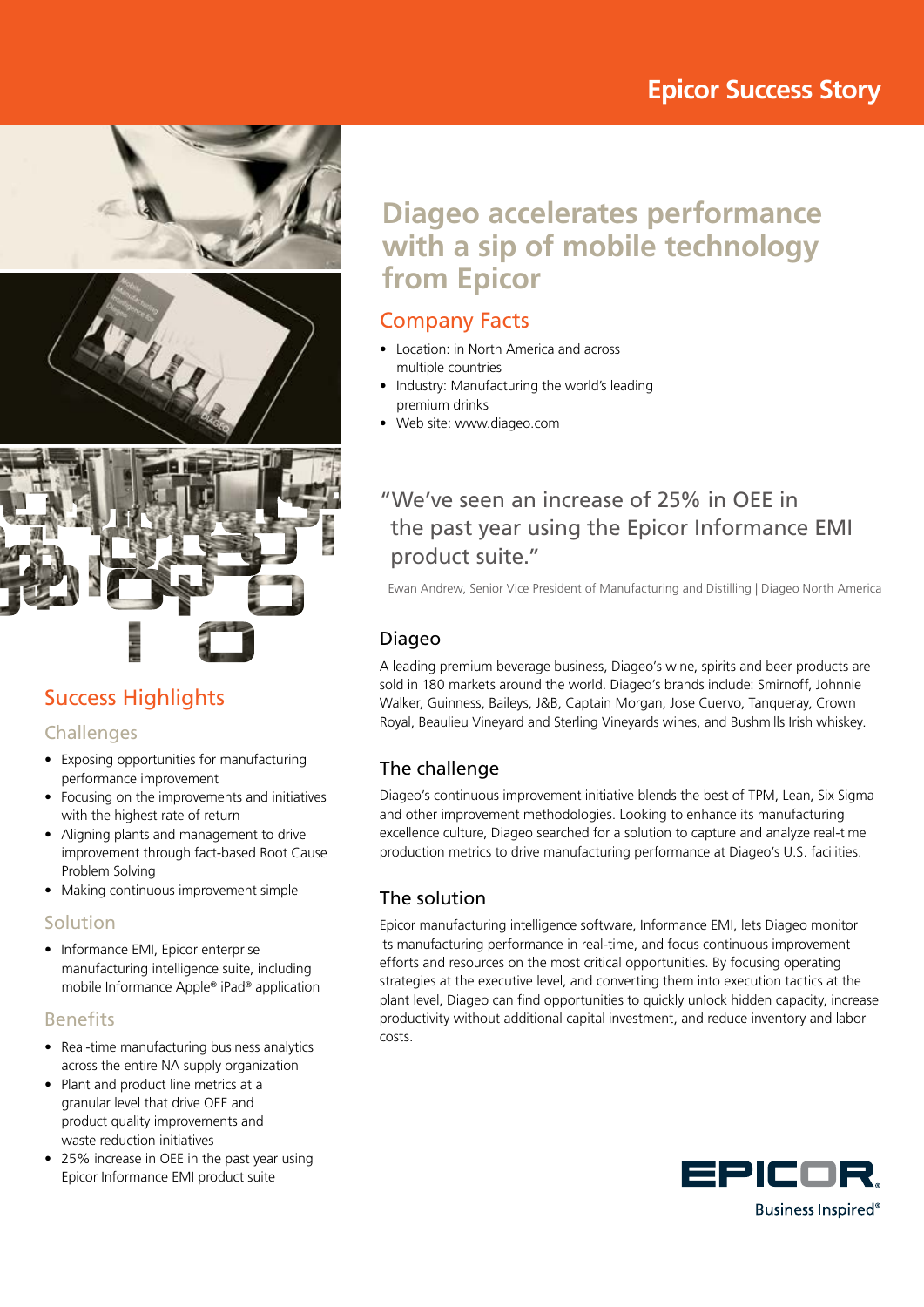#### Implementation

After a successful pilot in 2009, Diageo rolled out the Informance EMI suite across its North American facilities over the course of 2010. Now, every North American Diageo facility is actively using Informance EMI as part of the manufacturing excellence culture.

Diageo currently uses Informance EMI to monitor and measure its manufacturing performance. Armed with highly granular and rich performance metrics, Diageo then prioritizes operations performance to identify the best improvement opportunities. With the help of Epicor IMPACT productivity services, Diageo develops action plans based on factual data. This approach ensures that Diageo focuses on those improvements that deliver the greatest impact in consideration of investment and resources. Ultimately, this means real-time identification of issues, driving improved efficiencies and reduced cost across the enterprise.

## Mobilizing manufacturing intelligence

In 2010, Diageo approached Epicor to develop a next-generation mobile manufacturing intelligence application to build on and extend performance gains. Diageo wanted managers and executives to have manufacturing performance insight at their fingertips, regardless of where they were in the world. The resulting easy-to-use Informance EMI iPad application analyzes roughly 10,000 data points and presents this data to the user within seconds. The app delivers visibility at an unprecedented level: real-time operations metrics and insight for all Diageo facilities, and the ability to 'slice and dice' metrics by plant, production line, SKU, product family, or any other dimension.

More importantly, the highly interactive and easy-to-absorb visual nature of the app doesn't just crush adoption issues—it engages even C-level executives in a way that companies rarely experience. "This is the future of how we're going to manage manufacturing performance here in North America," says Ewan Andrew, Senior Vice President of Manufacturing & Distilling at Diageo North America.

"This Informance EMI iPad App gives our entire management team an easy and mobile way to see exactly what's going on in our production facilities. We can be anywhere and see everything in real time, by machine, by line, by time and by day. It brings the entire supply chain to the shop floor."

"We're the first business division globally within Diageo, and possibly anywhere in the world, to have this capability. It's something that I see expanding over time."

Andrew adds that he encourages his plant managers to make the most of this exceptional tool. "We want to use this app within and across sites to allocate and prioritize resources, lead meeting discussions, and allow us to act very quickly to changing manufacturing conditions."

"This new mobile technology from Epicor, together with the entire manufacturing intelligence suite is a critical piece to achieving optimum performance at our sites and driving growth for Diageo in North America."

## Results

Enterprise-wide visibility of production metrics has allowed Diageo to quickly and easily identify trends in its North American initiatives. With Epicor Informance EMI, managers and executives analyze performance metrics by plant, product and period to understand trends over time. More importantly, they can easily pinpoint specific strategies and tactics that have produced exceptional results in one or more plants.

"This new mobile technology from Epicor, together with the entire manufacturing intelligence suite is a critical piece to achieving optimum performance at our sites and driving growth for Diageo in North America."

Ewan Andrew, Senior Vice President of Manufacturing and Distilling